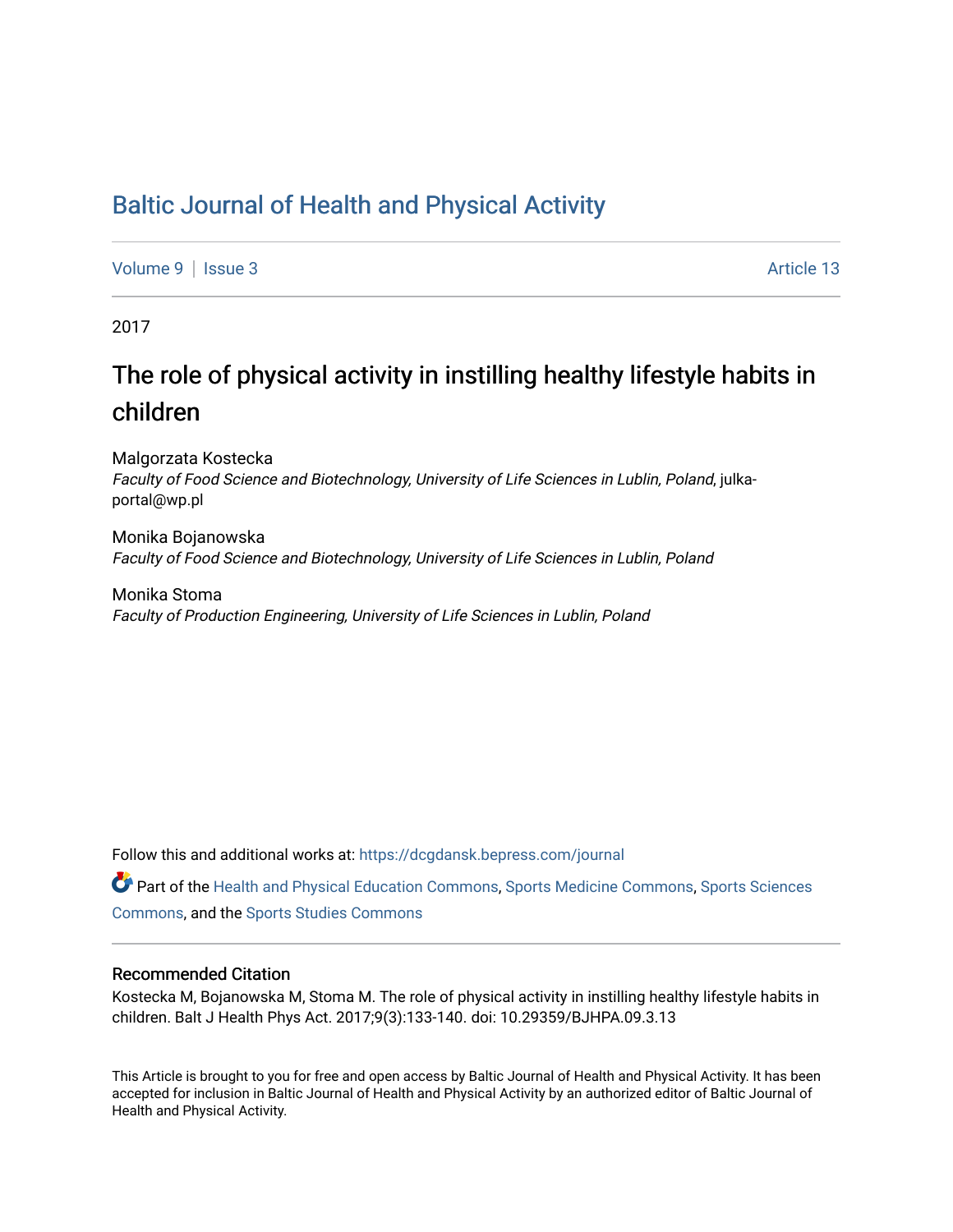# **The role of physical activity in instilling healthy lifestyle habits in children**

**Authors' Contribution:**

- **A** Study Design
- **B** Data Collection
- **C** Statistical Analysis **D** Data Interpretation
- **E** Manuscript Preparation
- **F** Literature Search
- **G** Funds Collection

L

**Malgorzata Kostecka1 ADEF, Monika Bojanowska1 BEF, Monika Stoma2 CDE**

<sup>1</sup> Faculty of Food Science and Biotechnology, University of Life Sciences in Lublin, Poland

2 Faculty of Production Engineering, University of Life Sciences in Lublin, Poland

| abstract                |                                                                                                                                                                                                                                                                                                                                                                                                                                                           |
|-------------------------|-----------------------------------------------------------------------------------------------------------------------------------------------------------------------------------------------------------------------------------------------------------------------------------------------------------------------------------------------------------------------------------------------------------------------------------------------------------|
| <b>Background</b>       | Habitual physical activity adapted to a child's individual needs, ability, health, gender and<br>age has positive implications for cognitive and physical growth and maturation. Childhood<br>physical activity is a predictor of better health and general well-being in adulthood.                                                                                                                                                                      |
| <b>Material/Methods</b> | A questionnaire study was conducted on a population of 371 randomly selected primary<br>school students in Lublin county. Correlations were determined between the student's levels<br>of physical activity and leisure time activities vs. age, gender, BMI score and the parents'<br>levels of physical activity.                                                                                                                                       |
| <b>Results</b>          | The students' attitudes towards PE differentiated subjects as to gender and the BMI score,<br>whereas the frequency of exercise was correlated only with gender. Girls accounted for<br>72% of the students who did not enjoy PE classes. The duration of exercise was significantly<br>correlated with age. Research results indicate that parents who are physically active instill<br>healthy habits in their children.                                |
| <b>Conclusions</b>      | Physical activity plays a very important role in instilling healthy lifestyle habits. Parents or<br>caretakers are the best role models for children. In an era when children and adolescents<br>are increasingly likely to spend most of their free time playing computer games or watching<br>television, parents should encourage their children to participate in extracurricular physical<br>activities that promote healthy growth and development. |
| <b>Key words</b>        | health promotion, physical education, obesity                                                                                                                                                                                                                                                                                                                                                                                                             |

## **article details**

| <b>Article statistics</b>    | Word count: 2,309; Tables: 2; Figures: 2; References: 19                                                                                                                                                                                                                                                                                                                                                                                                                                                                                                                                                                                                                                                                                                                                                                                                      |
|------------------------------|---------------------------------------------------------------------------------------------------------------------------------------------------------------------------------------------------------------------------------------------------------------------------------------------------------------------------------------------------------------------------------------------------------------------------------------------------------------------------------------------------------------------------------------------------------------------------------------------------------------------------------------------------------------------------------------------------------------------------------------------------------------------------------------------------------------------------------------------------------------|
|                              | Received: July 2016; Accepted: April 2017; Published: September 2017                                                                                                                                                                                                                                                                                                                                                                                                                                                                                                                                                                                                                                                                                                                                                                                          |
| <b>Full-text PDF:</b>        | http://www.balticsportscience.com                                                                                                                                                                                                                                                                                                                                                                                                                                                                                                                                                                                                                                                                                                                                                                                                                             |
| Copyright                    | © Gdansk University of Physical Education and Sport, Poland                                                                                                                                                                                                                                                                                                                                                                                                                                                                                                                                                                                                                                                                                                                                                                                                   |
| Indexation:                  | Celdes, Clarivate Analytics Emerging Sources Citation Index (ESCI), CNKI Scholar (China National Knowledge<br>Infrastructure), CNPIEC, De Gruyter - IBR (International Bibliography of Reviews of Scholarly Literature in<br>the Humanities and Social Sciences), De Gruyter - IBZ (International Bibliography of Periodical Literature in<br>the Humanities and Social Sciences), DOAJ, EBSCO - Central & Eastern European Academic Source, EBSCO -<br>SPORTDiscus, EBSCO Discovery Service, Google Scholar, Index Copernicus, J-Gate, Naviga (Softweco, Primo<br>Central (ExLibris), ProQuest - Family Health, ProQuest - Health & Medical Complete, ProQuest - Illustrata: Health<br>Sciences, ProQuest - Nursing & Allied Health Source, Summon (Serials Solutions/ProQuest, TDOne (TDNet),<br>Ulrich's Periodicals Directory/ulrichsweb, WorldCat (OCLC) |
| <b>Funding:</b>              | The work was financed by public funds for science and higher education.                                                                                                                                                                                                                                                                                                                                                                                                                                                                                                                                                                                                                                                                                                                                                                                       |
| <b>Conflict of interest:</b> | Authors have declared that no competing interest exists.                                                                                                                                                                                                                                                                                                                                                                                                                                                                                                                                                                                                                                                                                                                                                                                                      |
| <b>Corresponding author:</b> | Dr Malgorzata Kostecka, University of Life Sciences in Lublin, Faculty of Food Science and Biotechnology; 20-950<br>Lublin, Akademicka 13; phone: 081-445-68-46, e-mail: julka-portal@wp.pl                                                                                                                                                                                                                                                                                                                                                                                                                                                                                                                                                                                                                                                                   |
| <b>Open Access License:</b>  | This is an open access article distributed under the terms of the Creative Commons Attribution-Non-commercial<br>4.0 International (http://creativecommons.org/licenses/by-nc/4.0/), which permits use, distribution, and<br>reproduction in any medium, provided the original work is properly cited, the use is non-commercial and is<br>otherwise in compliance with the license.                                                                                                                                                                                                                                                                                                                                                                                                                                                                          |

#### **Baltic Journal of Health and Physical Activity 2017;9(3):133-140** Journal of Gdansk University of Physical Education and Sport in Gdansk e-ISSN 2080-9999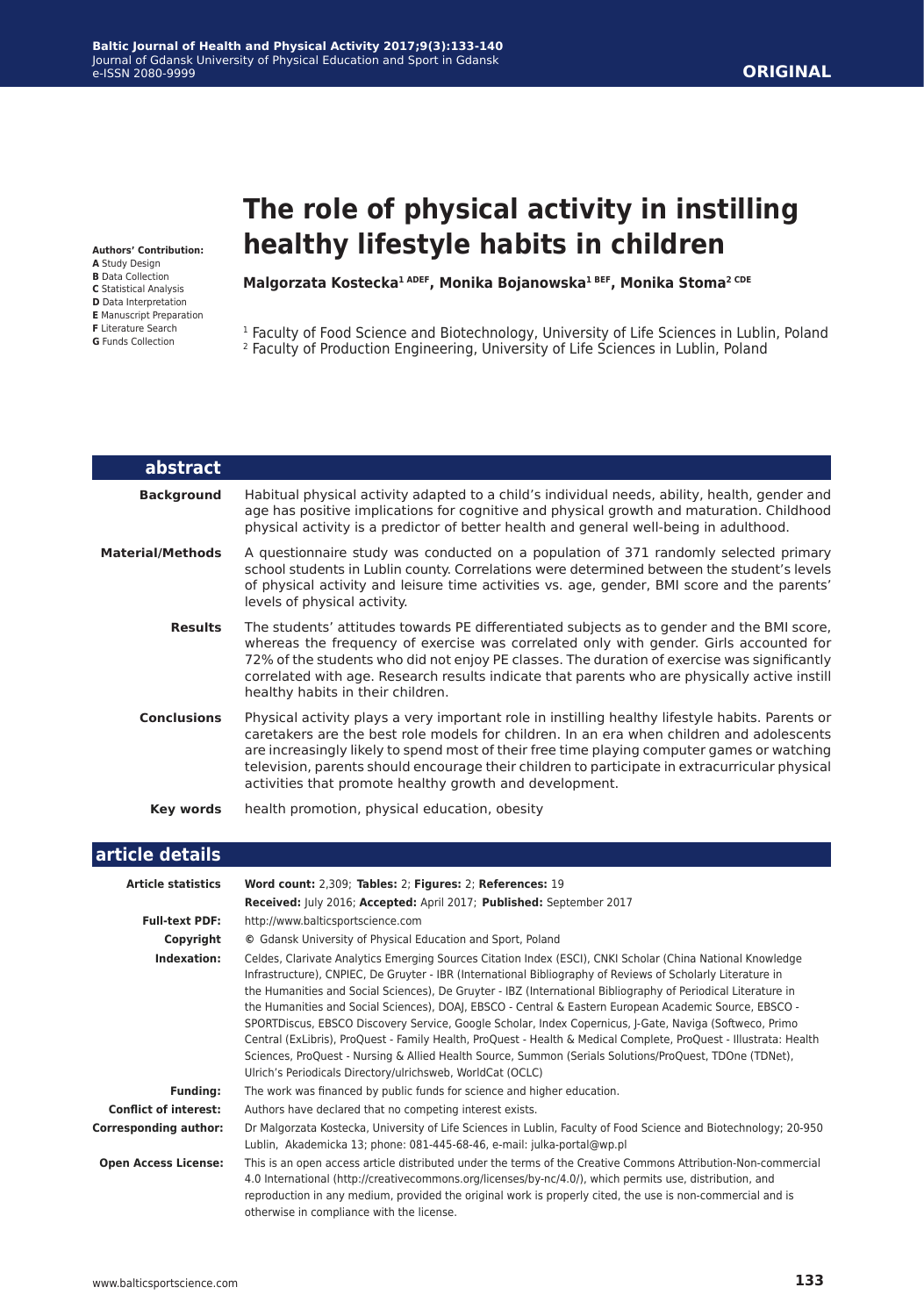## **introduction**

Physical activity is one of the key prerequisites for a healthy life style, in particular in children and adolescents. It is vital to the holistic development of young people, fostering their physical, cognitive and social health.

Habitual physical activity adapted to a child's individual needs, ability, health, gender and age has positive implications for cognitive and physical growth and maturation. Childhood physical activity is also a predictor of better health and general well-being in adulthood. Low levels of physical activity in highly developed nations contribute to health risks [1, 2], including coronary heart disease, hypertension, stroke, type 2 diabetes and osteoporosis. A sedentary lifestyle increases the risk of cardiovascular diseases, obesity as well as postural defects in children [3, 4].

According to the International Obesity Task Force (IOTF) [5], 155 million school-age children around the world are overweight or obese. This group includes 30–45 million of obese children and adolescents aged 5 to 17 years and 22 million of obese children younger than 5 years.

According to a research study carried out by the National Food and Nutrition Institute in Warsaw as part of the National Program for the Prevention and Treatment of Obesity, 12–14% of Polish children are overweight or obese, with differences between regions. A recent study of primary school graduates revealed that 9.7% of 13-year-old boys and 3.9% of 13-year-old girls are overweight [6].

Excessive weight and obesity in children and adolescents results from poor eating habits, low levels of physical activity and the growing popularity of sedentary pastimes, such as playing computer games and watching television [7]. The Polish society is characterized by low levels of physical activity in comparison to the European and Asian average, in particular in the category of organized sports. The number of people who opt for sedentary leisure time behavior increases with age.

The main objective of this study was to survey physical activity levels among primary school students and to identify sociodemographic correlations between the respondents' lifestyle preferences vs. age, gender, BMI score, physical activity of parents and health awareness.

The main research problem was formulated: Do anthropometric factors and family factors influence the type and frequency of physical activities undertaken by children? The study also attempted to answer the following question: Which factors have the greatest influence on the attitudes displayed by 9- to 13-year-olds towards physical education classes and other types of physical activity?

#### **material and methods**

The study was carried out in the first quarter of 2014 on a population of 471 randomly selected primary school students in Lublin county. The factor determining the selection of students was the headmaster's consent for the research and the correct completion of the questionnaires by the children.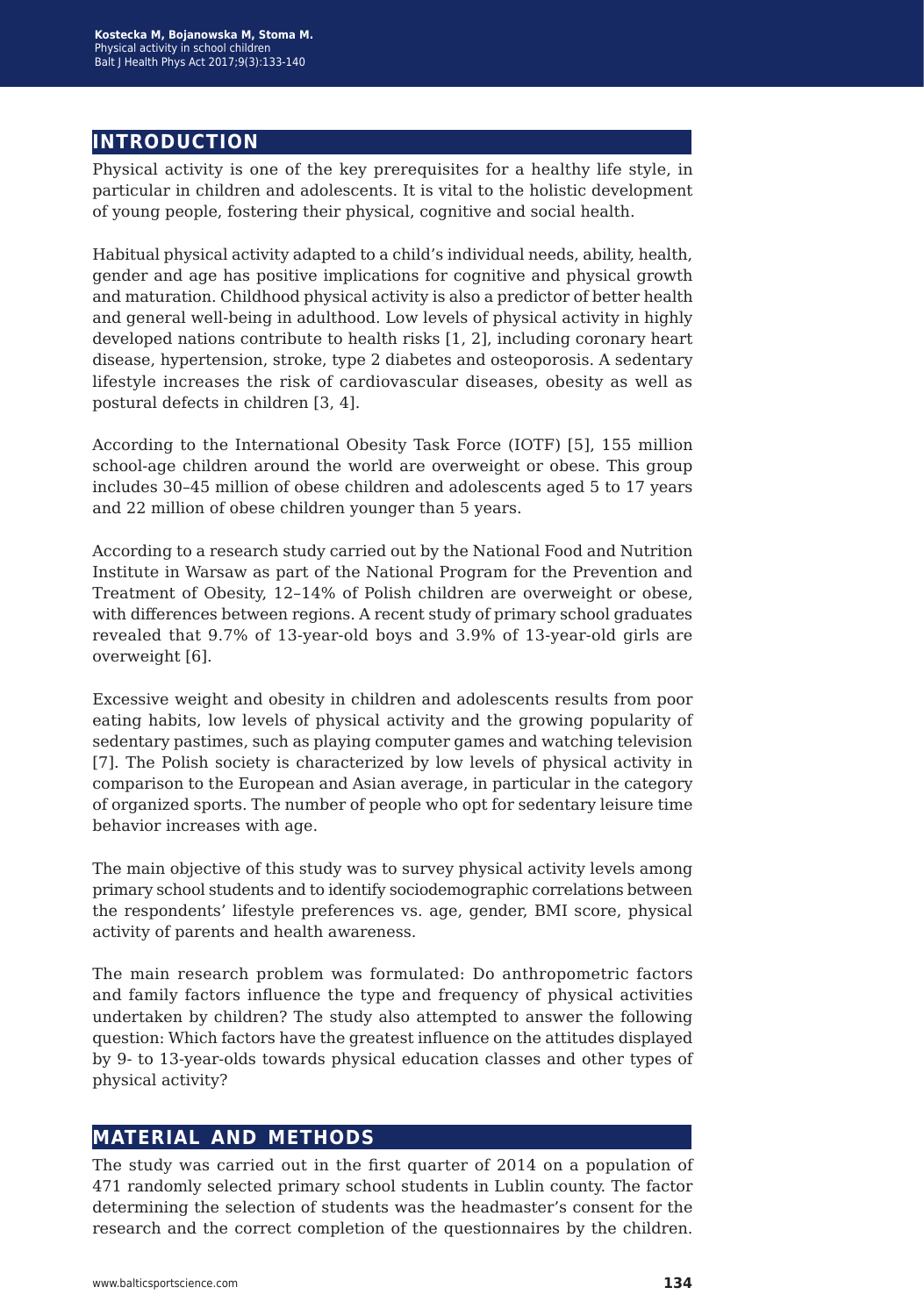A total of 371 children, including 170 boys and 201 girls aged 10–13 years, were qualified for the study. The study was anonymous, and the polled subjects were not asked to reveal their personal data. The questionnaire was filled out by the students during homeroom class under the supervision of a teacher and a surveyor, none of whom influenced the children's answers.

Physical activity levels among children were determined in a questionnaire survey. The survey was modeled on the part addressing physical activity in the questionnaire developed by the Chief Sanitary Inspectorate, the Institute of Mother and Child, and the Higher School of Vocational Education (PWSZ) in Kalisz [8]. The subjects were asked to fill out a questionnaire that was designed by the authors and contained closed-ended and open-ended questions about their lifestyle preferences, leisure time preferences, sports skills, parents' levels of physical activity and perceived impact of physical activity on health. The students were also asked to indicate their gender, age, height and body weight, and the above data were used to calculate their BMI scores.

The nutritional status of the analyzed population was determined based on the results of height and weight measurements. The children's BMI scores were used to divide the surveyed population into three groups: underweight and thin students, normal-weight students, overweight students and students threatened by obesity. The degree of obesity was determined based on BMI scores adjusted for age and gender with the use of the Cole index [9].

The questionnaire contained questions about the respondents' preferred sports activities, frequency of exercise and training, leisure time preferences, time spent in front of the computer, attitude towards physical education classes in school and physical activity in general. The frequency of physical activity was evaluated on a 3-point or a 4-point grading scale.

The results were processed in the Statistica 10 application. The effect of qualitative variables, such as gender, age, BMI score and the parents' physical activity, on the respondents' answers relating to the preferred types of sports, frequency (number of hours) of exercise and training and time spent in front of the computer was determined by correspondence analysis. The collected data was arranged in cross tables, and the tables were analyzed by the chisquared test.

The chi-squared test was performed for 10 questions, and critical values of  $\chi_\alpha^{-2}$  were read from the chi-squared distribution table at the significance level of  $\alpha = 0.05$  and  $(r-1)(k-1)$  degrees of freedom.

#### **results**

The study covered primary school students in grades 4 to 6. The choice of the analyzed population was dictated by the fact that physical education classes begin in grade 4, and most children are eager to participate. Middle school students are more reluctant to play sports, and the percentage of students, in particular females, who regularly attend PE classes in middle school is much lower, which would influence the results of the study.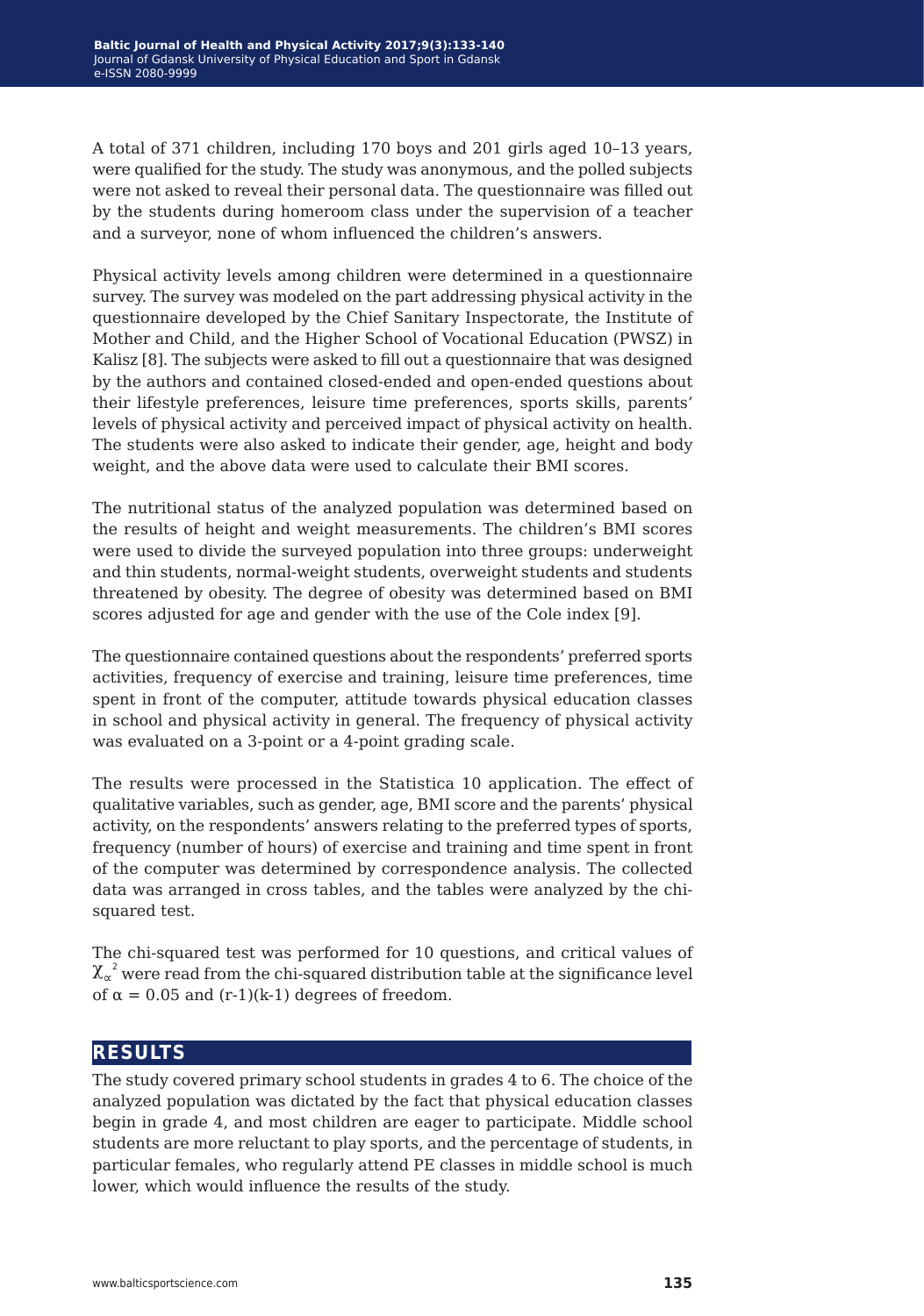Overweight students and students threatened by obesity accounted for 4.5% of the studied population, and no significant differences were observed between gender or age groups. The majority of boys had normal weight, whereas the majority of girls were underweight or thin (Table 1).

|       | Underweight<br>n(%) | Normal-weight<br>n(%) | Overweight<br>n(%) | Students threatened<br>by obesity $n$ (%) |
|-------|---------------------|-----------------------|--------------------|-------------------------------------------|
| Girls | 119 (59.2)          | 73 (36.3)             | 8(4)               | 1(0.5)                                    |
| Boys  | 62 (36.5)           | 100 (59)              | 7 (4)              | 1(0.5)                                    |
| Total | 181 (49)            | 173 (46.5)            | 15 (4)             | 2(0.5)                                    |

Table 1. Number of boys and girls in groups with different BMI scores

In the analyzed population, only 50 students (13.5% respondents) did not enjoy PE classes, and of those, 18 children were dismissed from PE (36% in the group averse to PE), whereas the remaining 32 students attended PE classes sporadically, maximum 1–2 times per week. A total of 35 children were dismissed from PE in the entire population (9.4%), of which more than half (18 students) did not enjoy PE classes.

The correlations between body weight vs. PE class attendance were analyzed, and more than a third of overweight girls and boys were dismissed from PE, and the percentage of students not attending PE classes in the remaining groups was below 10%. The number of students dismissed from PE was somewhat higher in the group of normal-weight boys.

On the basis of the obtained results, it was found that both the gender, age and BMI may have an impact on physical activity (Table 2).

|                                                                    | Gender     |                   |                   | Age                    |                   | <b>BMI</b> score |                                                     |                               | The parents' attitudes |                       |                   |             |
|--------------------------------------------------------------------|------------|-------------------|-------------------|------------------------|-------------------|------------------|-----------------------------------------------------|-------------------------------|------------------------|-----------------------|-------------------|-------------|
| Question                                                           | test value | critical<br>value | result            | test value             | critical<br>value | result           | test<br>value                                       | critical<br>value             | result                 | test<br>value         | critical<br>value | result      |
| 1. Do you enjoy PE<br>classes?                                     | 4.97286    | 3.8415            |                   | $x^2 > x^2$ , 0.581381 | 7.8147            | $x^2 < x^2$      | 9.28541                                             | 7.8147                        |                        | $x^2 > x^2$ , 3.30078 | 3.8415            | $x^2 < x^2$ |
| 2. Are you dis-<br>missed from PE<br>classes?                      | 0.277311   | 3.8415            | $x^2 < x^2$       | 5.18846                | 7.8147            | $x^2 < x^2$      | 2.37582                                             | 7.8147                        |                        | $x^2 < x^2$ , 6.46183 | 5.9915            | $x^2 > x^2$ |
| 3. How often do<br>you exercise in PE<br>classes?                  | 1.24584    | 5.9915            | $x^2 < x^2$       | 7.32554                | 12.5916           |                  | $x^2 < x^2$ , 7.00516 12.5916 $x^2 < x^2$ , 3.20463 |                               |                        |                       | 7.8147            | $X^2 < X^2$ |
| 4. How much time<br>do you spend in<br>front of the com-<br>puter? | 6.88603    | 7.8147            | $x^2$ $\lt$ $x^2$ | 18.9886                | 16.9190           |                  | $x^2 < x^2$ , 15.7097 16.9190 $x^2 < x^2$ , 15.7620 |                               |                        |                       | 3.8415            | $x^2 > x^2$ |
| 5. Are you physical-<br>ly active outside of<br>school?            | 3.29445    | 3.8415            | $x^2 < x^2$       | 3.20206                | 7.8147            |                  | $x^2 < x^2$ , 7.17357                               | 7.8147                        |                        | $x^2 < x^2$ , 20.4161 | 7.8147            | $x^2 > x^2$ |
| 6. How often do<br>you exercise?                                   | 10.2814    | 7.8147            | $x^2 > x^2$       | 14.2578                | 16.9190           |                  | $x^2 < x^2$ , 7.93188 16.9190 $x^2 < x^2$ , 30.5945 |                               |                        |                       | 9.4877            | $x^2 > x^2$ |
| 7. How long do you<br>exercise?                                    | 8.51031    | 9.4877            | $x^2 < x^2$       | 30.0483                | 21.0261           | $x^2 > x^2$      | 16.7218                                             | 21.0261 $x^2 < x^2$ , 4.67559 |                        |                       | 3.8415            | $x^2 > x^2$ |

Table 2. The effect of the respondents' age, gender and BMI score and the parents' attitudes on leisure time preferences and physical activity levels

The students' attitudes towards PE differentiatedsubjects as to gender and the BMI score, whereas the frequency of exercise was correlated only with gender. Girls accounted for 72% of the students who did not enjoy PE classes. Children with excessive body weight less frequently declared that they like PE classes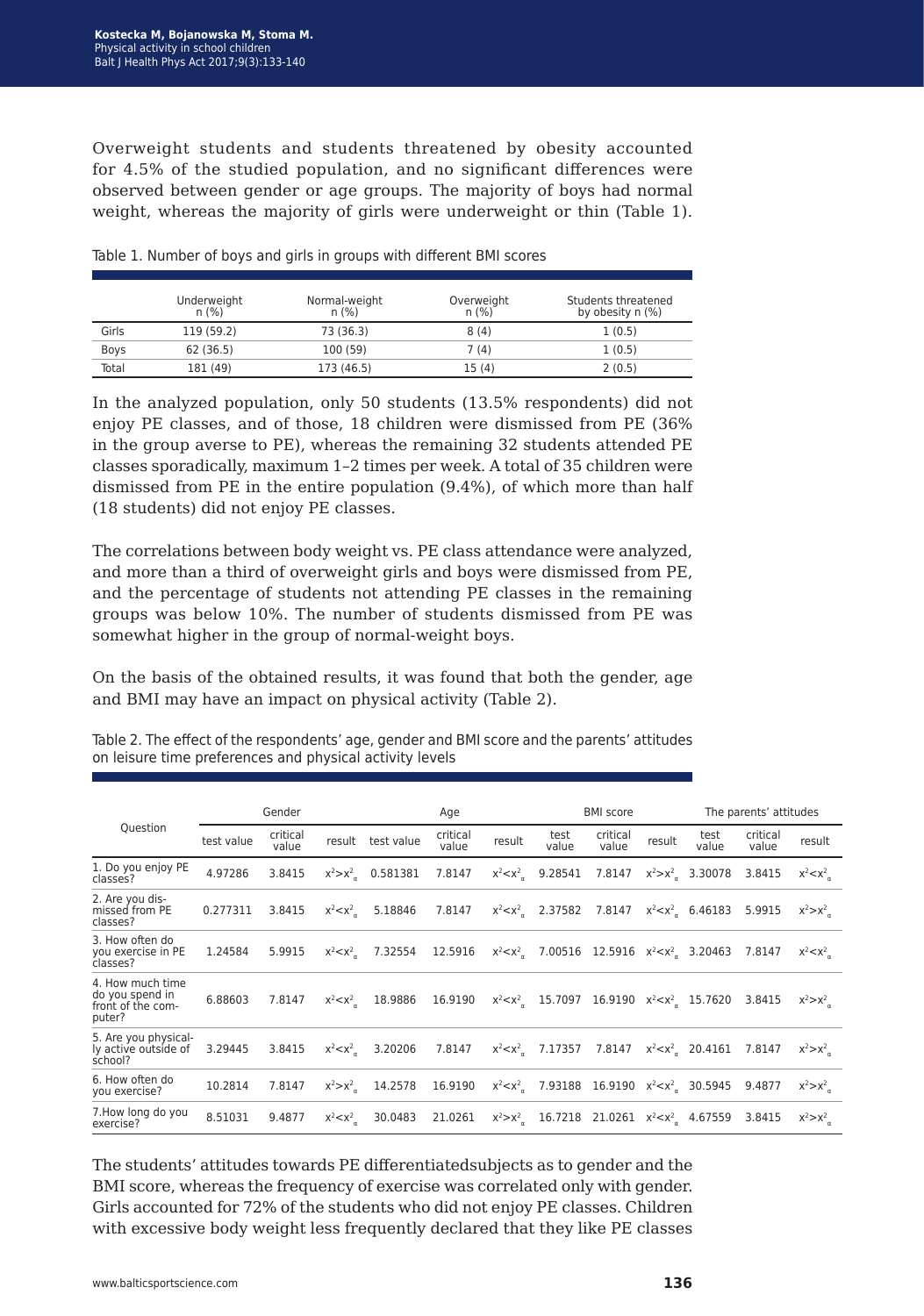than children of normal weight, regardless of gender. Girls with a deficiency inbody weight significantly more often did not like PE than underweight boys. The duration of exercise was significantly correlated with age. The older the student, the longer the duration of exercise. The average duration of training in the analyzed population was  $78 \pm 21$  minutes. The training frequency was dependent on gender. Boys of all ages trained statistically more often than girls, an average of  $3 \pm 0.25$  times a week (in the case of girls training frequency was  $2.45 \pm 0.3$  times/week). Gender also differentiated the types of physical activities undertaken outside of school (Fig. 1).



Fig. 1. Physical activities undertaken by girls and boys outside of school [%] (the respondents could choose more than one answer)

The parents' attitudes towards physical activity was a very important differentiating factor in the surveyed population (Tab. 2). 55.2% of parents exercised at least once a week, whereas work and household chores were the only forms of physical activity for the remaining parents. The collected data was analyzed to reveal that the parents' attitudes towards exercise and their awareness of the role played by physical activity in health promotion had a decisive impact on the students' physical activity behaviors.

The parents' physical activity levels also influenced the children's leisure time activity behavior (Fig. 2).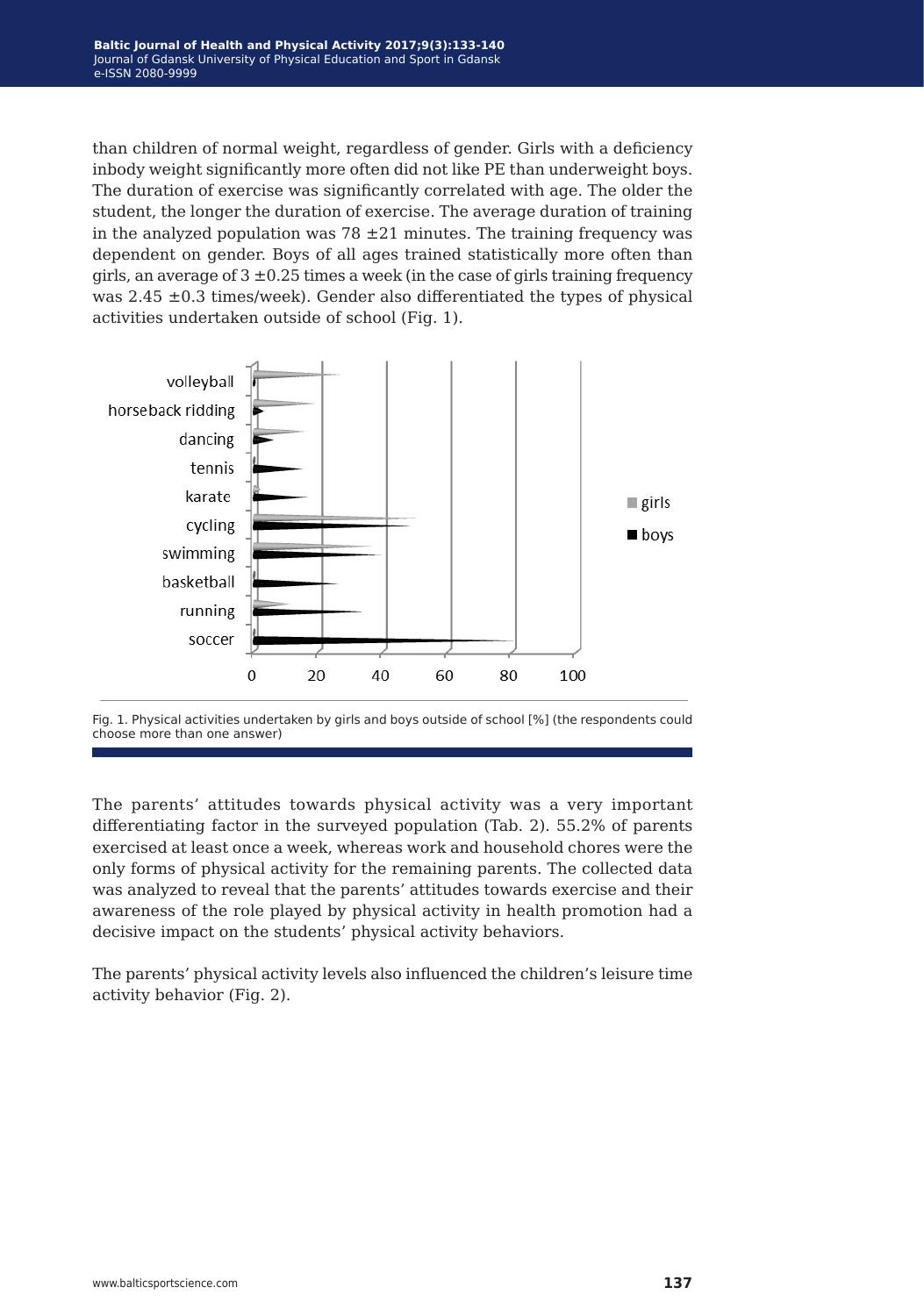



Children from families with a positive attitude towards sports were more likely to opt for active forms of leisure time behavior. They not only exercised and participated in sports more often, but also chose a higher number sports disciplines, had a preference for more diverse forms of physical activity and were more likely to read books. No differences in the amount of time spent in front of the computer or the TV were observed between this group and the remaining groups (which was determined at  $2.98 \pm 1.23$  hours on average, regardless of gender, age or the BMI score).

#### **discussion**

In line with the WHO guidelines, children should accumulate at least 60 minutes of moderate- to vigorous-intensity physical activity each day. Most of those activities should be aerobics. Vigorous-intensity activities, in particular those that strengthen muscles and bones, should be incorporated at least 3 times per week [10]. The above guidelines were not met in the group of children who participated in various types of physical activity outside of school. In that group, 15.9% of students exercised daily, 32.1% –3 to 4 times per week, and 52% – only once or twice per week.

The correlations between physical activity and body weight have been well documented [11, 12]. In this study, overweight and obese children were significantly less likely to enjoy physical education and were more likely to be dismissed from PE classes. Overweight children are often ridiculed by their peers, and they are discouraged from participating in sports. A vicious circle thus develops, and it leads to obesity and emotional problems that have to be addressed by a professional therapist [13]. Poor eating habits and low levels of physical activity were associated with the risk of obesity. An obesogenic environment could be eliminated if teachers and parents worked together to instill healthy eating and physical activity habits [14].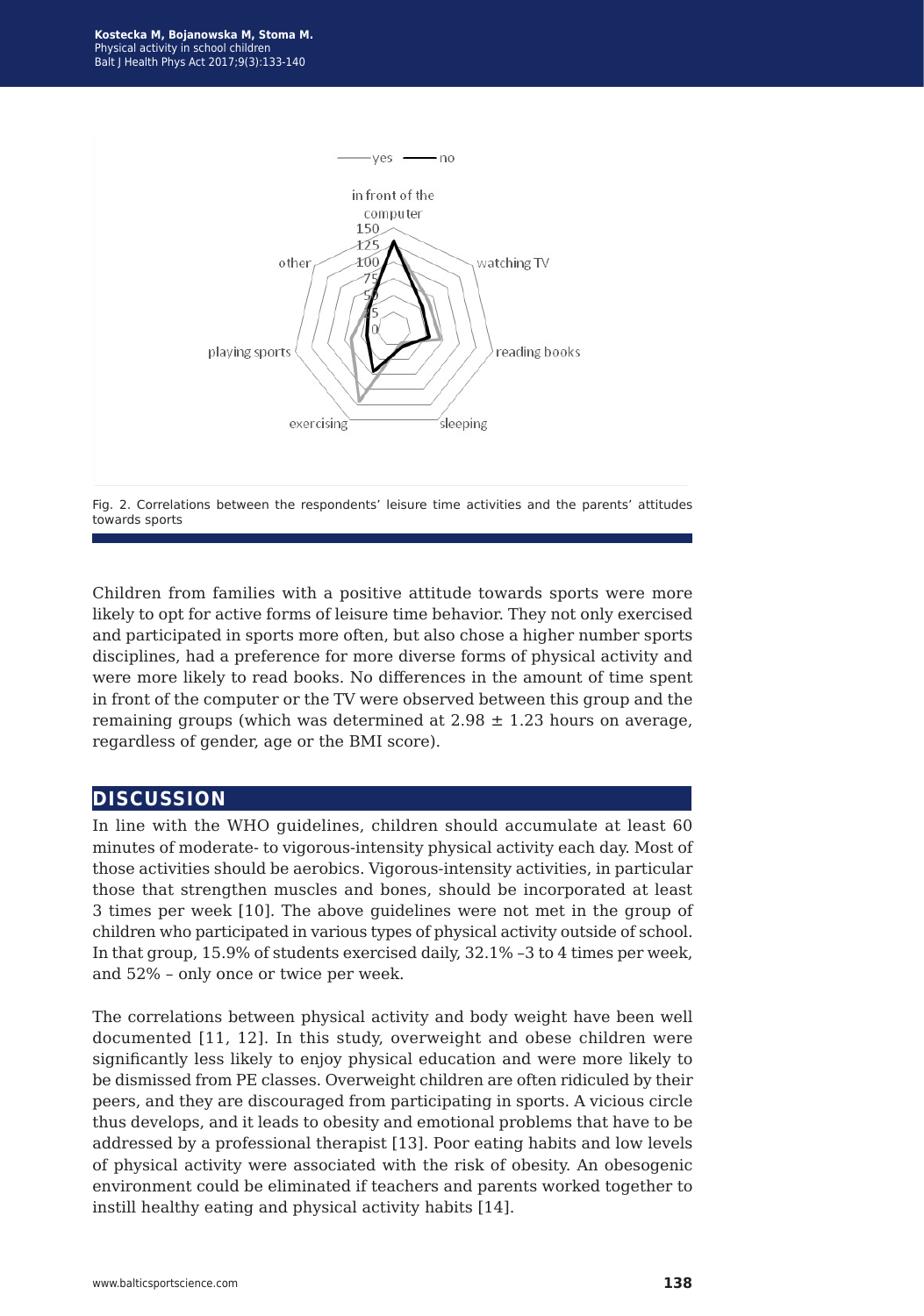According to the Supreme Audit Office, nearly 18% of grade 5 and 6 students do not attend PE classes, and in this study, the percentage of students dismissed from PE was determined at 12.24%. The number of middle and high school students avoiding physical education and exercise is growing steadily.

A balanced diet and habitual physical activity deliver health promoting effects and facilitate healthy weight maintenance [15]. Tedre et al. observed that awareness-rising programs for parents contribute to a reduction in their children's body weight. Lifestyle changes, including higher levels of physical activity, in the family motivate children to exercise and participate in sports [16].

The parents' attitudes influence children's and adolescents' physical activity profiles. The results of this study indicate that physically active parents were more likely to motivate their children to participate in sports that had not been played in school. The children of physically active parents were more often involved in sports disciplines requiring specialist equipment or paid lessons, such as swimming, horse riding, skating or skiing. Similar results were reported in a study carried out by the Institute of Mother and Child which demonstrated that children of physically active parents are significantly more likely to undertake moderate and intense physical activity. The results were not influenced by the parent's or the child's gender [17].

Research results indicate that parents who are physically active instill healthy habits in their children [18]. Physical activity delivers optimal health promoting effects only when combined with a balanced diet [19].

## **conclusions**

Physical activity plays a very important role in instilling healthy lifestyle habits.

- 1. Anthropometric factors and family factors can significantly influence the type and frequency of physical activities undertaken by primary school students.
- 2. Parents and caretakers who are physically active are the best role models for children. Children raised in a physically active environment were more likely to participate in sports requiring specialized equipment or in extracurricular activities.
- 3. Gender and excessive weight were factors that significantly differentiated the surveyed children's' attitudes towards Physical Education classes.
- 4. Students are aware that regular physical activity is important for health; however, this knowledge is not put into practice in their daily routines or leisure time activities.

The results of this study indicate that teachers need to be educated and that Physical Education curricula should be modified to encourage all children to be more physically active.

## **references**

- [1] Knapik A, Plinta R, Saulicz E, Kuszewski M. Znaczenie aktywności ruchowej w profilaktyce zdrowotnej [The importance of physical activity in the prevention of health]. Pub Health. 2004;114(3):331– 337. Polish.
- [2] Galic S, Oakhill JS, Steinberg GR. Adipose tissue as an endocrine organ. Mol Cell Endocrinol. 2010;316(2):129–139. doi: 10.1016/j.mce.2009.08.018.